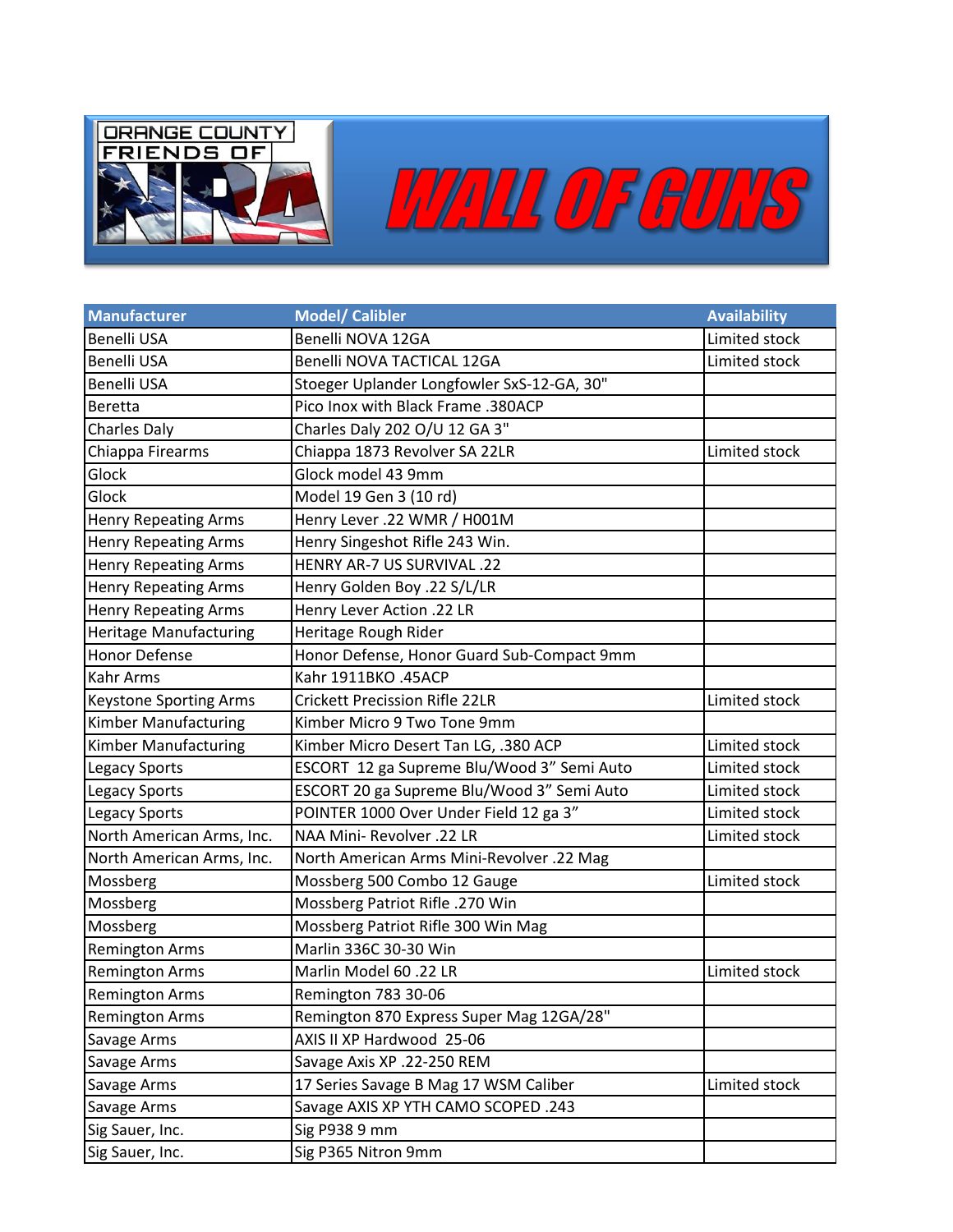| Smith & Wesson                                        | S&W M&P BG380 w/ CT Laser                                  |               |
|-------------------------------------------------------|------------------------------------------------------------|---------------|
| Smith & Wesson                                        | S&W M&P Shield .380                                        | Limited stock |
| Smith & Wesson                                        | M&P Shield .40S&W (CA Compliant)                           |               |
| Smith & Wesson                                        | M&P SHIELD 9mm                                             | Limited stock |
| Smith & Wesson                                        | S&W Mod. 642 .38 Spl                                       |               |
| Smith & Wesson                                        | S&W SD9 VE 9mm                                             | Limited stock |
| Smith & Wesson                                        | SMITH & WESSON M&P .40                                     | Limited stock |
| Sturm, Ruger, & Co                                    | <b>RUGER AMERICAN RIFLE 270</b>                            |               |
| Sturm, Ruger, & Co                                    | Ruger American w/Vortex 30-06                              |               |
| Sturm, Ruger, & Co                                    | Ruger 1022 TAKEDOWN .22LR SEMI AUTO RIFLE                  |               |
| Sturm, Ruger, & Co                                    | Ruger American Rifle Predator 223 Rem.                     | Limited stock |
| Sturm, Ruger, & Co                                    | Ruger American Rifle Predator 6.5 Creedmoor                |               |
| Sturm, Ruger, & Co                                    | Ruger KSP-921X 9mm Luger                                   | Limited stock |
| Sturm, Ruger, & Co                                    | Ruger LCP II .380                                          |               |
| Sturm, Ruger, & Co                                    | Ruger Mark IV 22/45 LITE .22 LR                            |               |
| Taurus International Mfg., IndTaurus 605 .357 Mag.    |                                                            |               |
|                                                       | Taurus International Mfg., Ind Taurus 692 9MM/38Spl/357Mag |               |
| Taurus International Mfg., IndTaurus Judge .410/45 LC |                                                            |               |
| <b>TriStar Arms</b>                                   | TriStar Setter S/T 12GA                                    | Limited stock |
| TriStar Arms                                          | Tristar Viper G2 Youth SR Sport 20 GA                      |               |
| Uberti                                                | Uberti 1873 Cattleman Stallion Revolver .22 LR/.22 Mag     |               |
| <b>Walther Arms</b>                                   | Walther PK380 Black                                        |               |
| Weatherby                                             | Vanguard Synthetic 270                                     |               |
| Weatherby                                             | Weatherby SA-08 20 GA                                      |               |
| Weatherby                                             | Weatherby Vanguard Select 30-06 Spr                        |               |
|                                                       |                                                            |               |

## **CHOSE FROM ANY OF THE ABOVE PRIZES!**

\*Winner lists preference of 1<sup>st</sup> and 2<sup>nd</sup> choice. Available prize will be shipped, no holds for back ordered items.

\*ALL WINNERS ARE SUBJECT TO FEDERAL BACKGROUND CHECKS AND LICENSING IN ACCORDANCE TO ALL LOCAL AND

FEDERAL LAWS. Firearms will be shipped to Committee's licensed dealer (FFL Holder). Winner responsible for

all associated background check and transfer fees. Some listed items may not be legal in every state .

Consult your local FFL dealer for specifics on gun laws in your state. Additional out of state shipping may

apply for those who cannot pick up their prize. All firearms to be shipped out of state must be shipped to

another FFL Holder in your state.